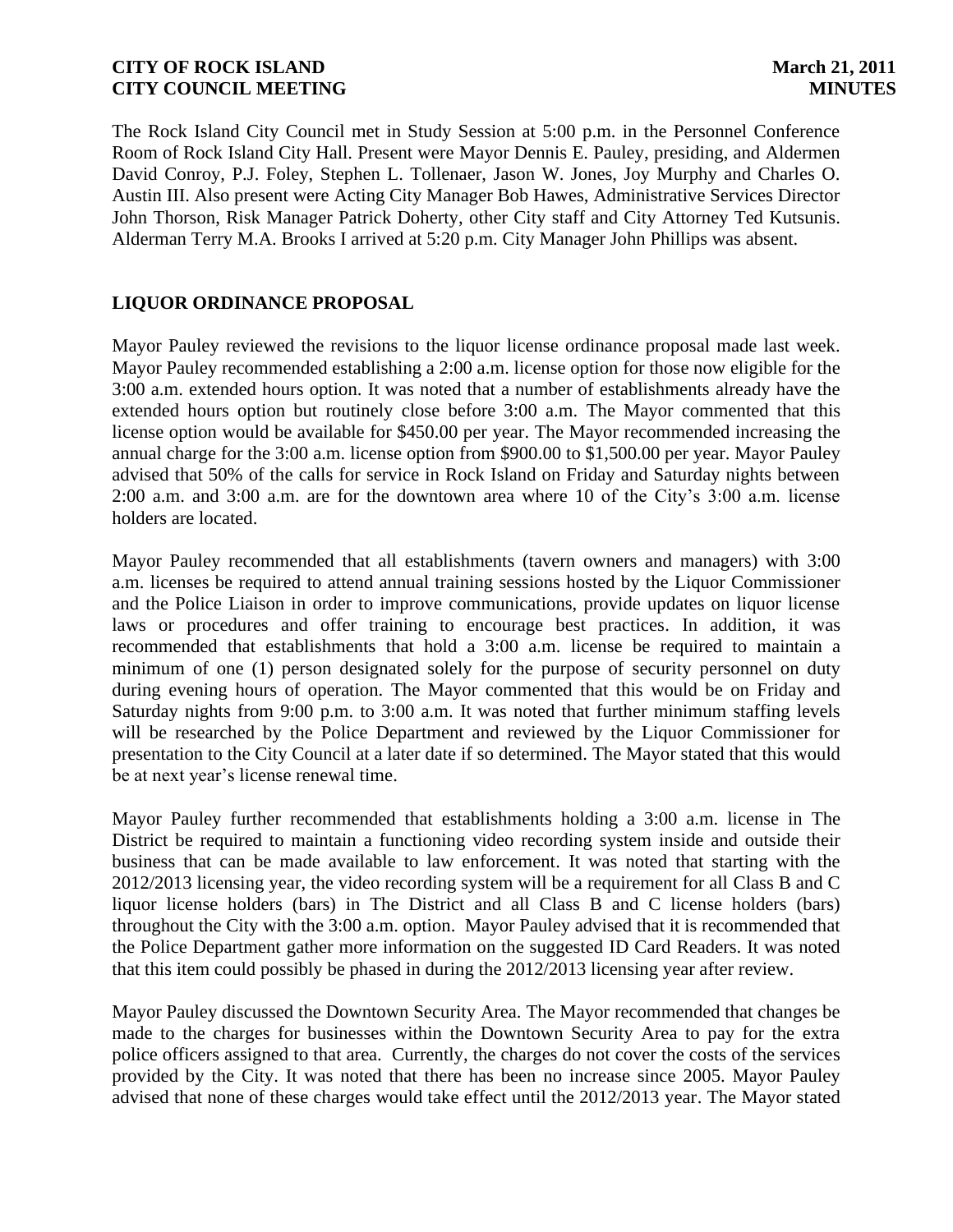that this would have to come to Council for review before any charges are increased; the intent is to cover the costs of security.

Mayor Pauley advised that the objective is to provide a 2:00 a.m. license alternative at a reasonable cost for businesses that now must choose a 1:00 a.m. closing or a 3:00 a.m. closing; it allocates more of the costs on the businesses that choose to have a 3:00 a.m. license since this is where most of the costs are incurred; it offers suggestions to improve safety and security for patrons and enhance law enforcement; and it addresses the growing shortfall that exists in the payment of police officers in the Downtown Security Area by 3:00 a.m. license holders.

The Mayor also stated that questions were raised last week concerning occupancy. Mayor Pauley distributed a confidential document on this item. Mayor Pauley commented that this document shows a 4-Tier system instead of a 3-Tier system and any increase would not be implemented until the 2012/2013 license year.

In summary, the Mayor indicated that the only increase this year would be for the license; the establishments would have a security person on Friday and Saturday nights from 9:00 p.m. until closing; and the requirement for annual training sessions. The Mayor stated that the video recording system does not start until next year; and the initial charges for security would not begin until next year and that would be after review by the City Council.

Discussion followed.

Council discussed minimum security staffing as it related to the issue of establishments determining the amount of staff needed between 9:00 p.m. and 3:00 a.m. on Friday and Saturday nights.

Council also discussed licensing as it related to the cost of liquor licenses in general in regards to the implementation of the 2:00 a.m. license option and the \$450.00 fee and the increase for the annual charge of a 3:00 a.m. license option. Several Council members had concerns related to an increase in fees in general. Council also discussed the proposal for implementing the 4-Tier option verses the 3-Tier option as it related to occupancy/security fees.

Several Council members had concerns in regards to the proposal for security personnel as it related to restaurants or bars that have fewer than 100 patrons being required to pay for the security personnel. Most Council members supported the 2:00 a.m. license option that was discussed and the proposal for annual training sessions for bar owners and managers. Several Council members suggested that the increase in the annual charge for 3:00 a.m. licenses should be staggered over a two-year period so that the establishments do not have to absorb all the costs at one time. In addition, Council discussed the proposed requirement for 3:00 a.m. license holders in The District to maintain a functioning video recording system. Most Council members agreed that this requirement should be incorporated into the 2012/2013 licensing year.

After more discussion regarding security personnel, Jeff Rusk owner of Steve's Old Time Tap and Ken Auker owner of Poor Boys voiced concerns regarding this issue. Both owners did not support this proposal. Both owners along with several other establishment owners had concerns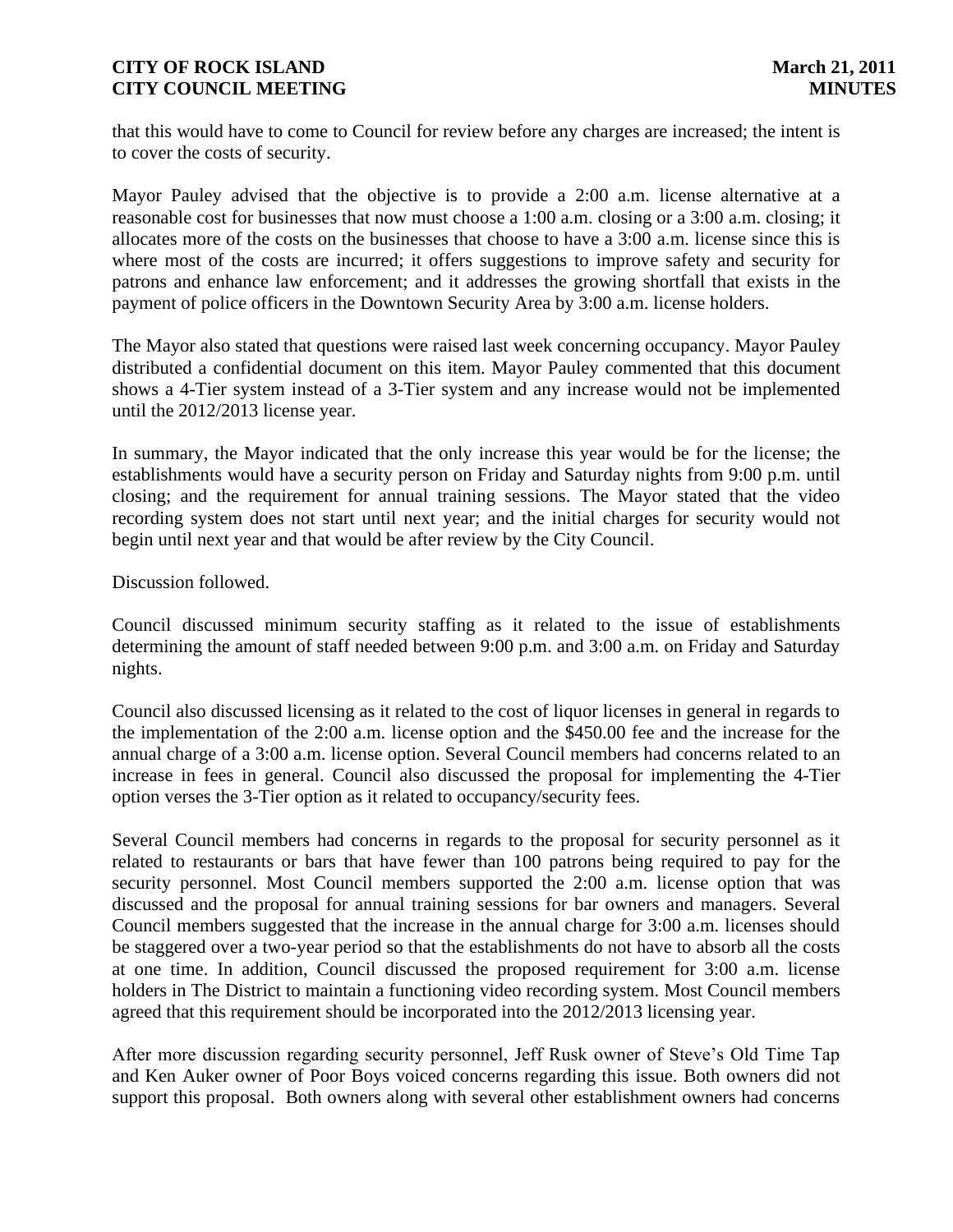with absorbing too many expenses at one time. In addition, Council discussed security personnel as it related to the job description for security staff and the fairness variable as it related to the size of establishments and costs concerning security personnel.

Mayor Pauley advised that he could continue to handle the security issue as Liquor Commissioner. The Mayor offered that he doesn't want anyone (establishments) appearing in front of the Liquor Commissioner. Mayor Pauley stated that he is trying to create the safest environment that can be created in Rock Island for everyone and the only way to do that is to make changes.

Police Chief Scott Harris and Council discussed loitering and minors as it related to late night hours in the Downtown.

After more discussion regarding changes to the liquor ordinance, Mayor Pauley concluded that there seems to be a consensus among Council for implementation of the 2:00 a.m. license and the \$450.00 fee; and for the 3:00 a.m. license fee increase, but instead of the increase of \$600.00 all at once, Council would like a \$300.00 increase per year for two (2) years. Mayor Pauley advised that there seems to be a consensus for the annual training sessions, but the proposal for security personnel is a real issue. It was noted that Council supported maintaining a functioning video recording system starting with the year 2012/2013. Mayor Pauley indicated that the ID Card Reader is eliminated for now until more information can be gathered by the Police Department on that system. The Mayor added that with the Downtown Security Area, there seems to be a consensus among Council to go to the 4-Tier system instead of the 3-Tier system and before any increases can be made, it would come to Council for review.

# **EXECUTIVE SESSION**

A motion was made by Alderman Jones and seconded by Alderman Tollenaer to recess to Executive Session on matters of Personnel and Litigation. The motion carried on a roll call vote. Those voting Aye being Alderman Brooks, Alderman Conroy, Alderman Foley, Alderman Tollenaer, Alderman Jones, Alderwoman Murphy and Alderman Austin; those voting No, none. The meeting was recessed at 6:09 p.m.

Mayor Pauley reconvened the regular meeting at 6:25 p.m.

# **ADJOURNMENT**

A motion made by Alderman Foley and seconded by Alderwoman Murphy to adjourn the meeting carried by the following Aye and No vote. Those voting Aye being Alderman Brooks, Alderman Conroy, Alderman Foley, Alderman Tollenaer, Alderman Jones, Alderwoman Murphy and Alderman Austin; those voting No, none. The meeting was adjourned at 6:26 p. m.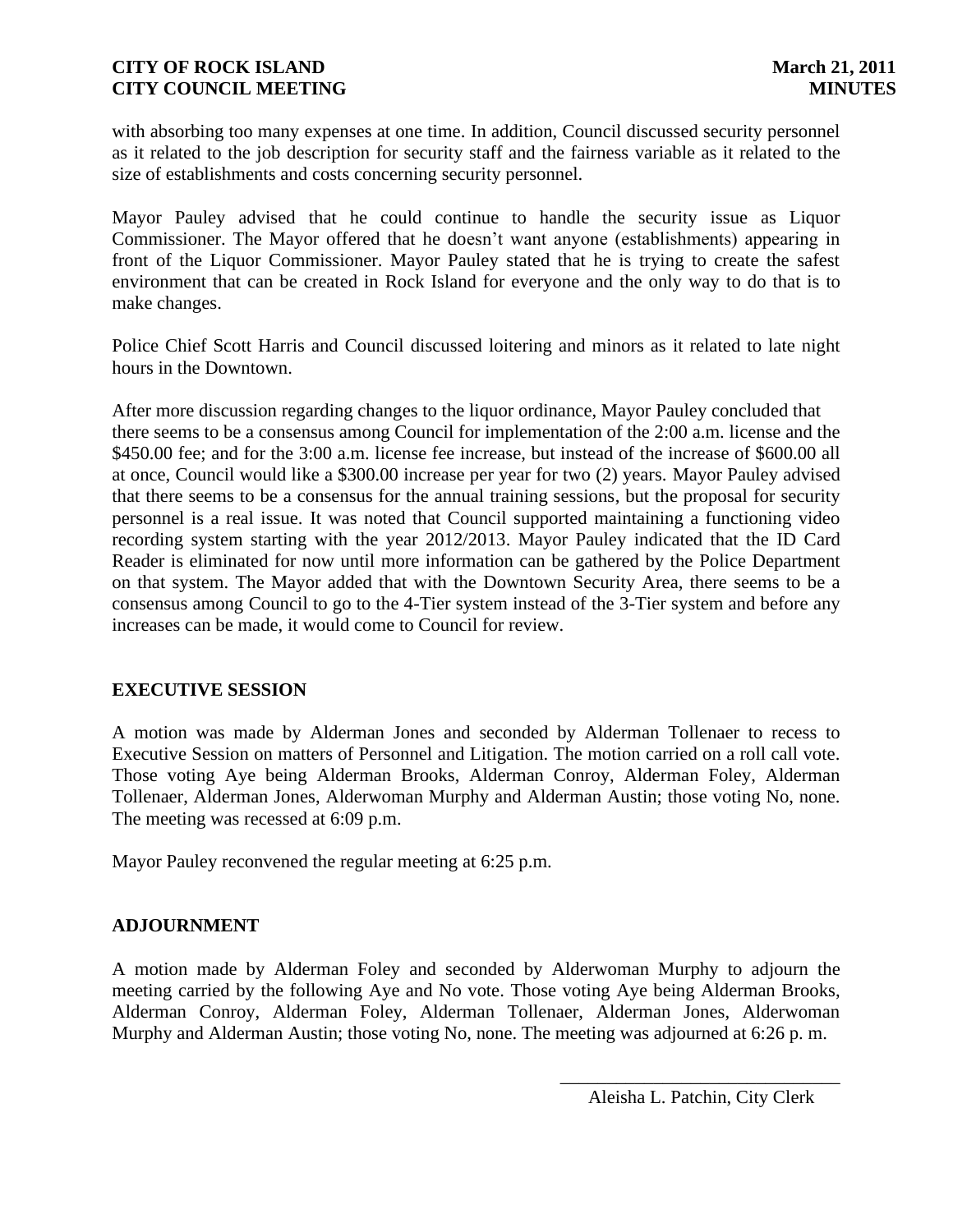Rock Island City Council met in regular session at 6:45 p.m. in Council Chambers of Rock Island City Hall. Present were Mayor Dennis E. Pauley, presiding, and Aldermen Terry M.A. Brooks I, David Conroy, P. J. Foley, Stephen L. Tollenaer, Jason W. Jones, Joy Murphy and Charles O. Austin III. Acting City Manager Bob Hawes was also present. City Manager John Phillips was absent.

### **Introductory Proceedings**

Mayor Pauley called the meeting to order and led in the Pledge of Allegiance to the Flag of the United States of America. Alderwoman Murphy gave the Invocation.

# Agenda Item #5 **Minutes of the Meeting of March 14, 2011.**

A motion was made by Alderman Jones and seconded by Alderman Tollenaer to approve the Minutes of the Meeting of March 14, 2011 as printed. The motion carried by the following Aye and No vote; those voting Aye being Alderman Brooks, Alderman Conroy, Alderman Foley, Alderman Tollenaer, Alderman Jones, Alderwoman Murphy and Alderman Austin; those voting No, none.

### Agenda Item #6 **Update Rock Island by Mayor Pauley.**

Mayor Pauley stated that on Sunday, he had the pleasure of attending the Fieldhouse with approximately 2000 other people honoring the victorious 3A champions; the Rock Island Rocks Basketball Team. Mayor Pauley advised that the Rocks played a fantastic game against the Centralia Orphans. Mayor Pauley stated that all of the Quad Cities' high schools have played in a state championship game. The Mayor added that Rock Island is the first Illinois Quad City high school to win a state basketball championship. Mayor Pauley congratulated all of the players and coaches for their fine efforts, fine season and fine win. The Mayor thanked them for bringing the trophy to Rock Island.

Mayor Pauley indicated that on March  $25<sup>th</sup>$  through March  $27<sup>th</sup>$ , the Flower and Garden Show returns to the QCCA Expo Center. Over 250 exhibitors will showcase the latest gardening techniques, supplies and equipment. It was noted that landscaping companies will be present, along with "do it yourself" project demonstrations. Mayor Pauley stated that the hours are Friday and Saturday from 10:00 a.m. to 8:00 p.m. and Sunday from 10:00 a.m. to 4:00 p.m. The Mayor added that the cost is \$7.00 for adults and \$1.00 for kids ages 6 -16. It was noted to call 788-5912 for more information.

Mayor Pauley advised that the KeyStone Neighborhood Association's annual Pancake Breakfast Fundraiser will be held on Saturday, March  $26<sup>th</sup>$  serving from 7:00 a.m. to 11:00 a.m. at the Rock Island Evening Lion's Club located at 4329 8<sup>th</sup> Avenue. It was noted that the KeyStone Neighborhood Association will be receiving the net profits from the fundraiser. Mayor Pauley stated that there will also be a 50/50 raffle. It was noted that tickets are \$5.00 per adult or child for pancakes, sausage, juice and coffee; eggs are available for \$.50 extra. Mayor Pauley stated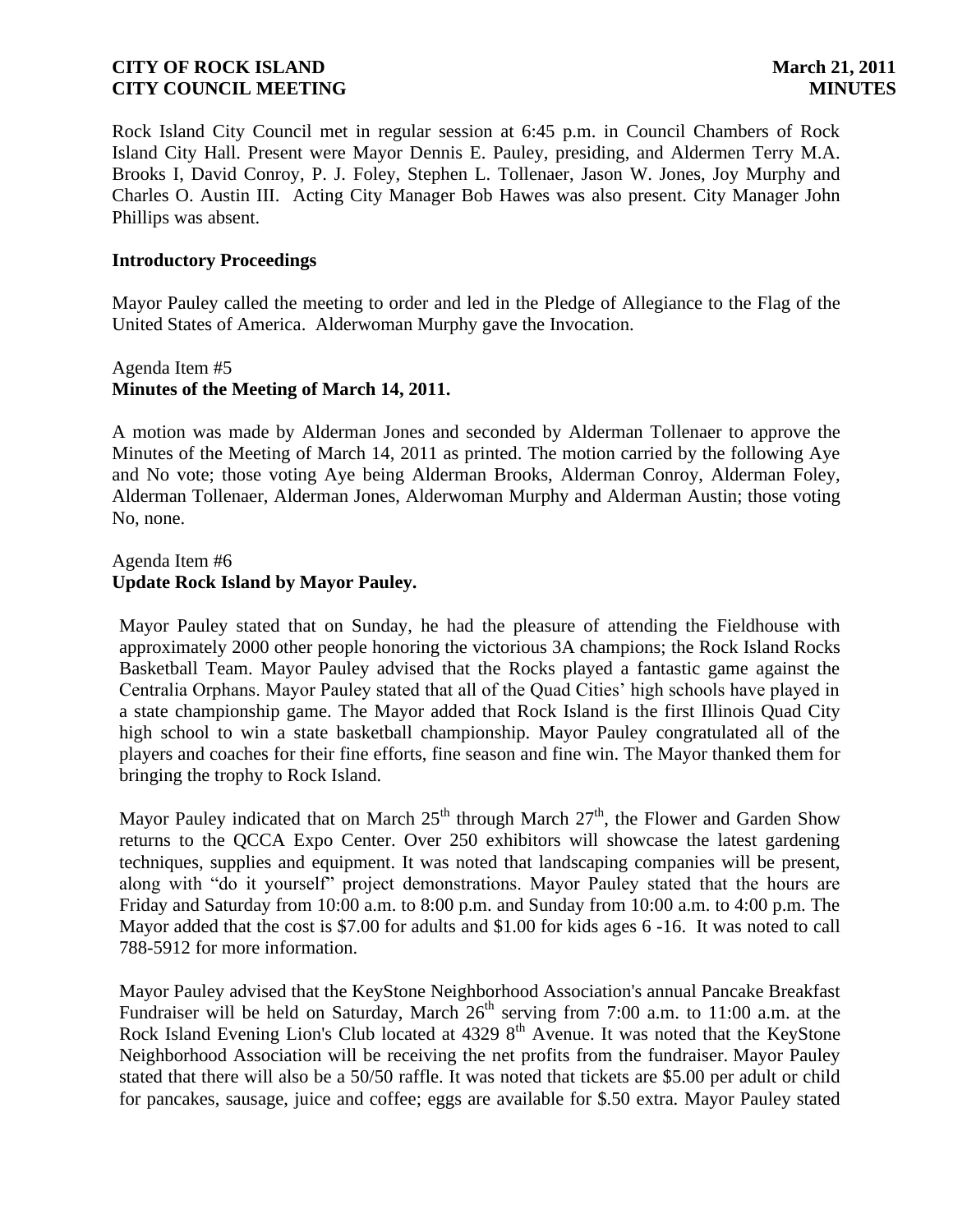that for more information contact Terry Stimpson, President of KeyStone Neighborhood Association at 786-6917.

Mayor Pauley indicated that resident participants are being sought for a community-wide dialogue to work together to address the integration of refugees and immigrants into Rock Island neighborhoods. Mayor Pauley stated that the study circles will meet for five consecutive weeks from April  $10^{th}$  to May  $13^{th}$ . It was noted that a Kick-Off meeting is scheduled for April 7<sup>th</sup> with a special guest speaker. Mayor Pauley added that for more information or to register, call (309)732-2900 or visit [www.rigov.org.](http://www.rigov.org/) It was noted that this is sponsored by the Neighborhood Partners of Rock Island.

Mayor Pauley stated that the City of Rock Island has been preparing for flooding for the past month and work continues. It was noted that with flood predictions showing the probability of flooding likely this year, the City is sharing what is being done to get ready. Mayor Pauley stated that annual preparations for a spring flood began in early February with inspections of all the levee gatewells and an inventory of flood protection supplies, equipment and portable levee closures. Mayor Pauley advised that according to the following information from the National Weather Service, the outlook for a flood is probable. The City of Rock Island is diligently planning and preparing for potential flooding this spring. The Mayor stated that Rock Island follows National Incident Management System procedures whenever faced with major weather challenges. It was noted that the team is meeting weekly. Mayor Pauley indicated that planning is underway for a procedure to share information with property owners within the area protected by the flood protection system. Once this has been determined, another news release will be issued.

Mayor Pauley advised that Town Hall Meetings are scheduled to discuss flood preparations. The Mayor stated that the first meeting will be held on Wednesday, March  $23<sup>rd</sup>$  at 4:00 p.m. at City Hall in Council Chambers; the second meeting will be held on Thursday, March  $24<sup>th</sup>$  at 5:00 p.m. at the Martin Luther King Jr. Community Center, and the third meeting will be held on Friday, March  $25<sup>th</sup>$  at 9:00 a.m. at the Main Library in the Community Room.

Agenda Item #7

### **Presentation by the Rock Island Fire Department.**

Fire Chief Jim Fobert stated that this evening, we will be recognizing three (3) individuals for their life saving actions they performed on March 1, 2011 in the early afternoon at the Rock Island Fitness and Activity Center (RIFAC). Chief Fobert advised that early that afternoon, a call came in regarding an individual having a seizure at RIFAC. Chief Fobert stated that it was 12:53 p.m. and it took the fire crew five (5) minutes to respond from the time the call came in. It was noted that prior to the crew responding, three (3) individuals started CPR on the individual that fell in the weight room and was not responsive. Once the fire crew arrived, they took over care, continued CPR, started advanced life support for the individual, started an IV and used a defibrillator to revive him.

Chief Fobert then recognized Kay Stecher (RIFAC employee), Josh Mader and Rock Island County Sheriff's Deputy Steve Rusk as the individuals that started the initial treatment on the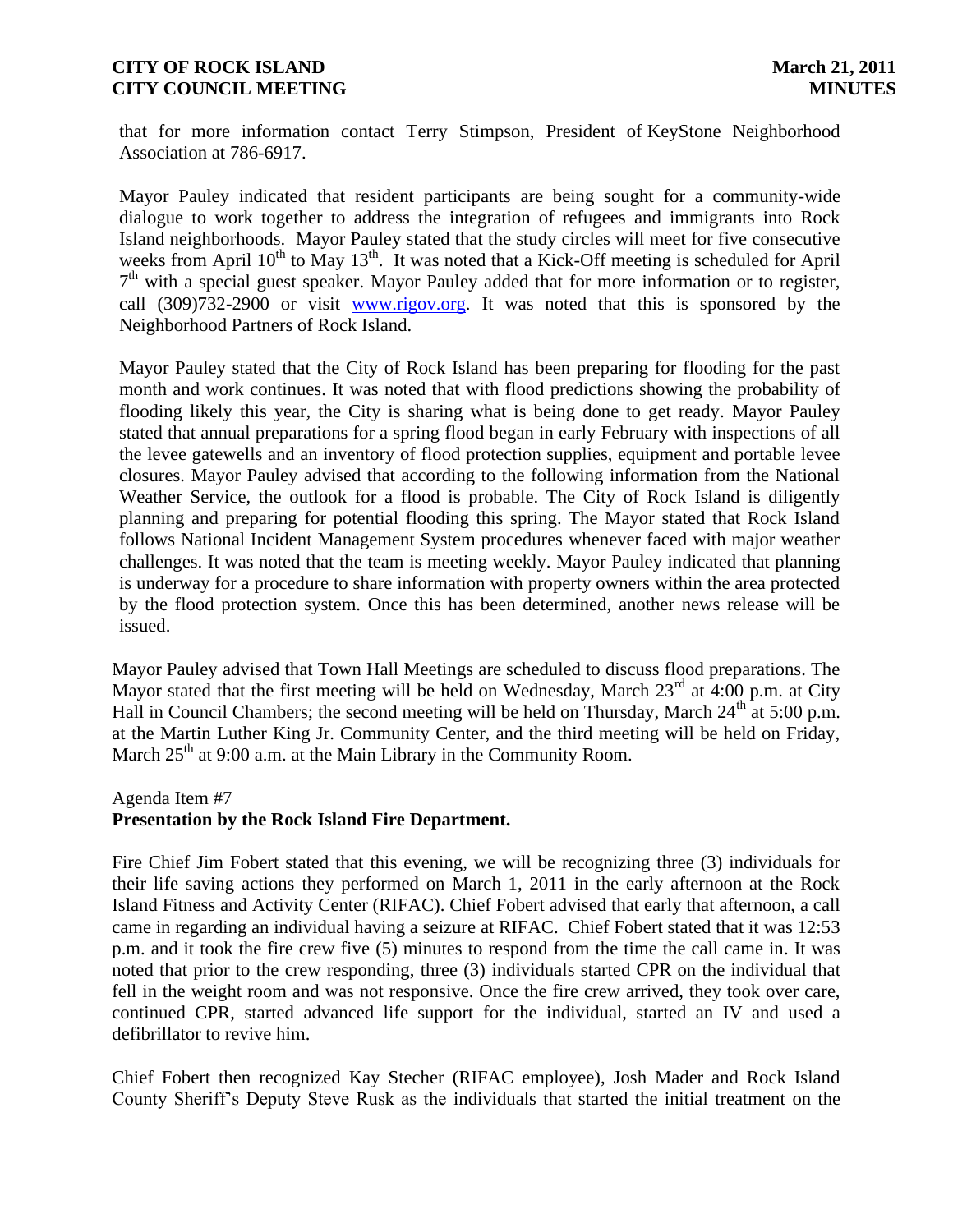individual. The fire and ambulance crew that responded to the call were then introduced. Chief Fobert then introduced Mr. Richard Parsons who is the individual that was helped on March 1<sup>st</sup> at RIFAC.

Mr. Parsons stated that it is terribly hard to express the depth of appreciation and gratitude for what these three (3) individuals and the firefighters did for me on that day. Mr. Parsons indicated that his life was saved on that day. It was noted that Ms. Stecher, Mr. Mader and Rock Island County Sheriff's Deputy Steve Rusk were presented with plaques for their lifesaving efforts.

### Agenda Item #8 **CLAIMS**

It was moved by Alderman Austin, seconded by Alderwoman Murphy to accept the following reports and authorize payment as recommended. The motion carried by the following Aye and No vote: those voting Aye being Alderman Brooks, Alderman Conroy, Alderman Foley, Alderman Tollenaer, Alderman Jones, Alderwoman Murphy and Alderman Austin; those voting No, none.

- a. Report from the Administrative Services Department regarding payment in the amount of \$9,170.02 to the Rock Island County Sheriff's Office for the consortium communications monthly maintenance. (029)
- b. Report from the Public Works Department regarding payment in the amount of \$46,733.72 to Valley Construction, \$12,224.46 to Langman Construction and \$797.50 to Kodiak Site Contractors for snow removal assistance following the 2011 blizzard. (062)
- c. Report from the Public Works Department regarding payment in the amount of \$7,141.82 to Valley Construction Company, Inc. for an emergency sewer repair at  $2812\,39^{th}$  Avenue. (067)
- d. Report from the Public Works Department regarding payment in the amount of \$5,817.97 to Flex-Pac, \$3,726.89 to Greenwood Cleaning Systems and \$2,908.81 to Great Western Supply for Janitorial supplies. (068)
- e. Report from the Public Works Department regarding payment #4 in the amount of \$200,322.30 to General Constructors, Inc. for services provided for the Public Works street garage project. (074)
- f. Report from the Public Works Department regarding payment #3 and final in the amount of \$4,867.63 to Hoerr Construction, Inc. for services provided for the 2010 Joint Sanitary/Storm Sewer Lining project. (075)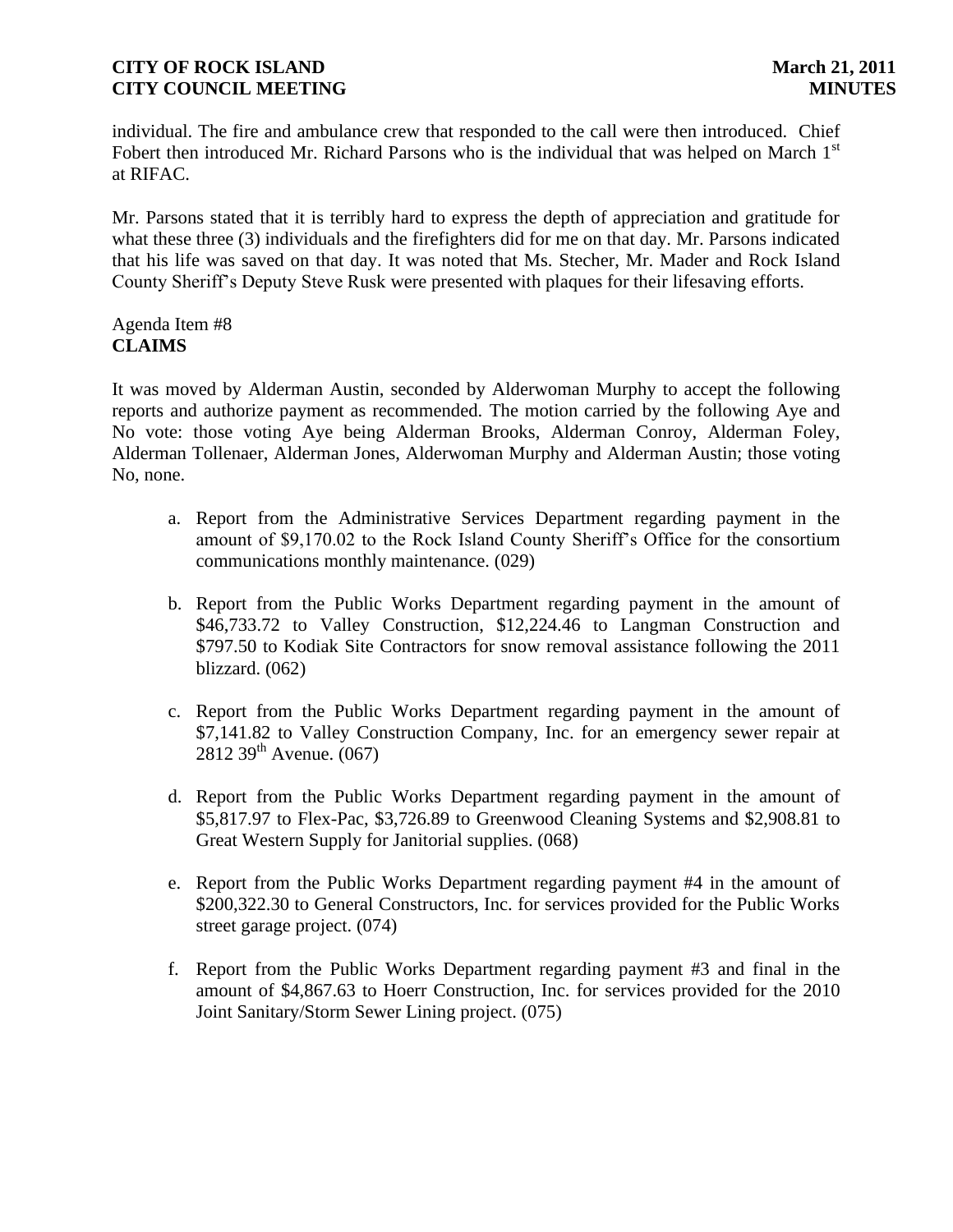#### Agenda Item #9

# **Claims for the week of March 11th through March 17th in the amount of \$901,896.22.**

Alderman Conroy moved and Alderman Austin seconded to allow the claims. The motion carried by the following Aye and No vote: those voting Aye being Alderman Brooks, Alderman Conroy, Alderman Foley, Alderman Tollenaer, Alderman Jones, Alderwoman Murphy and Alderman Austin; those voting No, none.

#### Agenda Item #10

# **Report from the Public Works Department regarding the purchase of 240 Floodline Baskets from HESCO Bastion USA, Inc. in the amount of \$112,258.40.**

It was moved by Alderman Jones, seconded by Alderwoman Murphy to approve the purchase as recommended pending approval of the budget adjustment submitted by the Finance Department. The motion carried by the following Aye and No vote: those voting Aye being Alderman Brooks, Alderman Conroy, Alderman Foley, Alderman Tollenaer, Alderman Jones, Alderwoman Murphy and Alderman Austin; those voting No, none.

#### Agenda Item #11

# **Report from the Public Works Department regarding bids for the purchase of two (2) fuel dispensers at Sunset Marina, recommending the bid be awarded to Illowa Enterprises, Inc. in the amount of \$12,798.00.**

Alderman Foley moved and Alderman Austin seconded to award the bid as recommended and authorize purchase. The motion carried by the following Aye and No vote: those voting Aye being Alderman Brooks, Alderman Conroy, Alderman Foley, Alderman Tollenaer, Alderman Jones, Alderwoman Murphy and Alderman Austin; those voting No, none.

#### Agenda Item #12

# **Report from the Administrative Services Department regarding a contract renewal with AT&T for long distance telephone service.**

It was moved by Alderwoman Murphy, seconded by Alderman Austin to approve the contract as recommended and authorize the City Manager to execute the contract documents. The motion carried by the following Aye and No vote: those voting Aye being Alderman Brooks, Alderman Conroy, Alderman Foley, Alderman Tollenaer, Alderman Jones, Alderwoman Murphy and Alderman Austin; those voting No, none.

#### Agenda Item #13

# **Report from General Administration regarding an agreement with UpStream for website proofing services.**

Alderman Austin moved and Alderman Conroy seconded to approve the agreement as recommended and authorize the City Manager to execute the contract documents. The motion carried by the following Aye and No vote: those voting Aye being Alderman Brooks, Alderman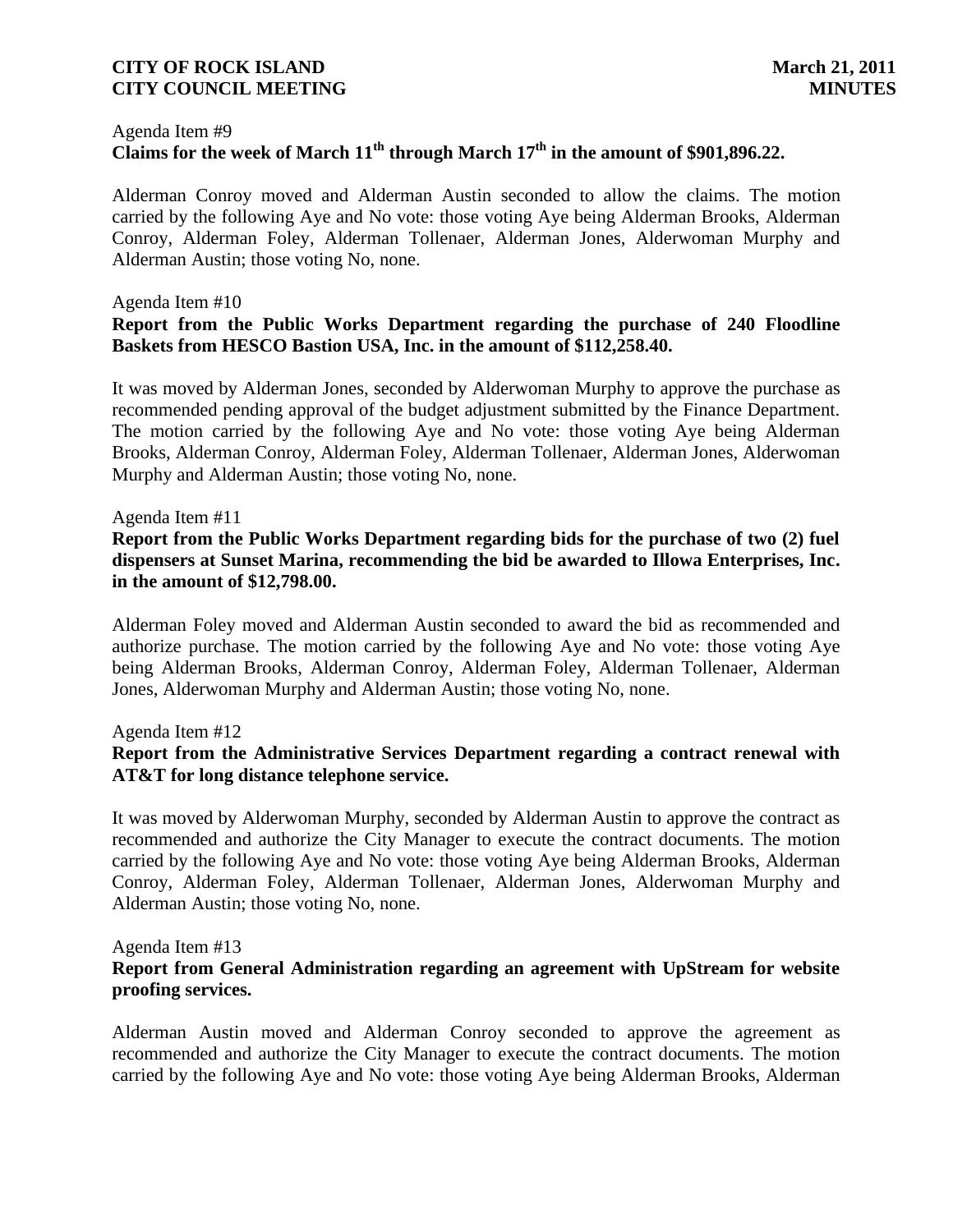Conroy, Alderman Foley, Alderman Tollenaer, Alderman Jones, Alderwoman Murphy and Alderman Austin; those voting No, none.

#### Agenda Item #14

### **Report from the Community and Economic Development Department regarding an amendment to the environmental consulting contract with EnviroNet, Inc. for the cleanup plan at the Jackson Square site.**

Alderwoman Murphy moved and Alderman Jones seconded to approve the amendment as recommended and authorize the City Manager to execute the contract documents. The motion carried by the following Aye and No vote: those voting Aye being Alderman Brooks, Alderman Conroy, Alderman Foley, Alderman Tollenaer, Alderman Jones, Alderwoman Murphy and Alderman Austin; those voting No, none.

#### Agenda Item #15

# **Report from the Finance Department regarding an adjustment to the Fiscal Year 2011 Budget, recommending increasing the Stormwater Utility Fund in the amount of \$112,258.40.**

It was moved by Alderman Conroy, seconded by Alderwoman Murphy to approve the budget adjustment as recommended. The motion carried by the following Aye and No vote: those voting Aye being Alderman Brooks, Alderman Conroy, Alderman Foley, Alderman Tollenaer, Alderman Jones, Alderwoman Murphy and Alderman Austin; those voting No, none.

#### Agenda Item #16

# **Report from the Public Works Department regarding a work and cost sharing plan related to safety improvements to the 6th Avenue railroad crossing.**

Alderwoman Murphy moved and Alderman Austin seconded to approve the work and cost sharing plan as recommended and authorize the City Engineer to inform the Illinois Commerce Commission of this decision. The motion carried by the following Aye and No vote: those voting Aye being Alderman Brooks, Alderman Conroy, Alderman Foley, Alderman Tollenaer, Alderman Jones, Alderwoman Murphy and Alderman Austin; those voting No, none.

#### Agenda Item #17

### **Report from the Community and Economic Development Department regarding the review of a two-lot minor final plat of Epperly Second Addition located at 1719 78th Avenue West.**

It was moved by Alderman Tollenaer, seconded by Alderman Conroy to approve the final plat as recommended, subject to submittal of a signed County Clerk certificate. The motion carried by the following Aye and No vote: those voting Aye being Alderman Brooks, Alderman Conroy, Alderman Foley, Alderman Tollenaer, Alderman Jones, Alderwoman Murphy and Alderman Austin; those voting No, none.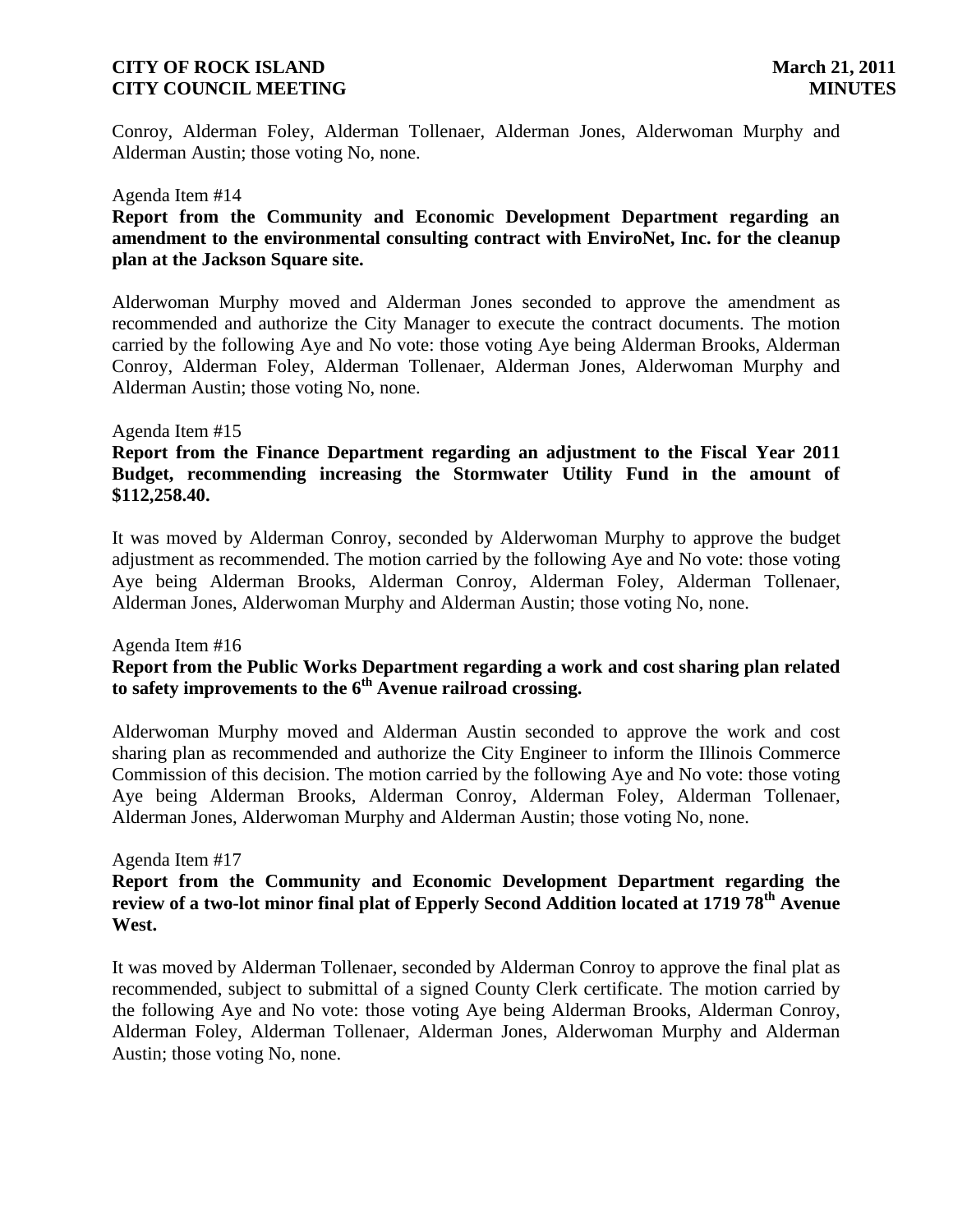#### Agenda Item #18

# **Report from the Traffic Engineering Committee regarding a request from A.D. Huesing Corporation at 527 37th Avenue to ban parking between the east and west entrance and exit points on both sides of 37th Avenue.**

Alderman Conroy moved and Alderman Foley seconded to approve the request as recommended and refer to the City Attorney for an ordinance. The motion carried by the following Aye and No vote: those voting Aye being Alderman Brooks, Alderman Conroy, Alderman Foley, Alderman Tollenaer, Alderman Jones, Alderwoman Murphy and Alderman Austin; those voting No, none.

#### Agenda Item #19

# **Report from the Traffic Engineering Committee regarding a request from Aldi Foods for City Ordinance (section 9-42) control of the parking lot located at 1880 38th Street.**

It was moved by Alderman Tollenaer, seconded by Alderman Foley to approve the request as recommended and refer to the City Attorney for an ordinance. The motion carried by the following Aye and No vote: those voting Aye being Alderman Brooks, Alderman Conroy, Alderman Foley, Alderman Tollenaer, Alderman Jones, Alderwoman Murphy and Alderman Austin; those voting No, none.

# Agenda Item #20 **Report from the Mayor regarding a reappointment to the Fire and Police Commissioners Board.**

Alderman Foley moved and Alderman Tollenaer seconded to approve the reappointment as recommended. The motion carried by the following Aye and No vote: those voting Aye being Alderman Brooks, Alderman Conroy, Alderman Foley, Alderman Tollenaer, Alderman Jones, Alderwoman Murphy and Alderman Austin; those voting No, none.

Gene Anderson was reappointed to the Fire and Police Commissioners Board with a term to expire on April 30, 2014.

### Agenda Item #21 **Report from the Mayor regarding changes to the Liquor Ordinance.**

It was moved by Alderman Conroy to make the following changes to the liquor license and refer to the City Attorney for an ordinance: Establish a 2:00 a.m. license with a \$450.00 per year fee; increase the annual fees for 3:00 a.m. licenses for the year of 2011/2012 for an additional \$300.00 and an additional \$300.00 for the year of 2012/2013; that all tavern owners and managers attend an annual training session; and maintain a functioning video recording system starting with the year 2012/2013; recommend that the Police Department gather information on the ID Card Readers; and to implement the 4-Tier system for bar sizes referring to their annual service fees for the District area. Alderman Tollenaer seconded the motion.

Discussion followed with City Attorney Kutsunis stating that the motion on some of these as written is only for the 3:00 a.m. license.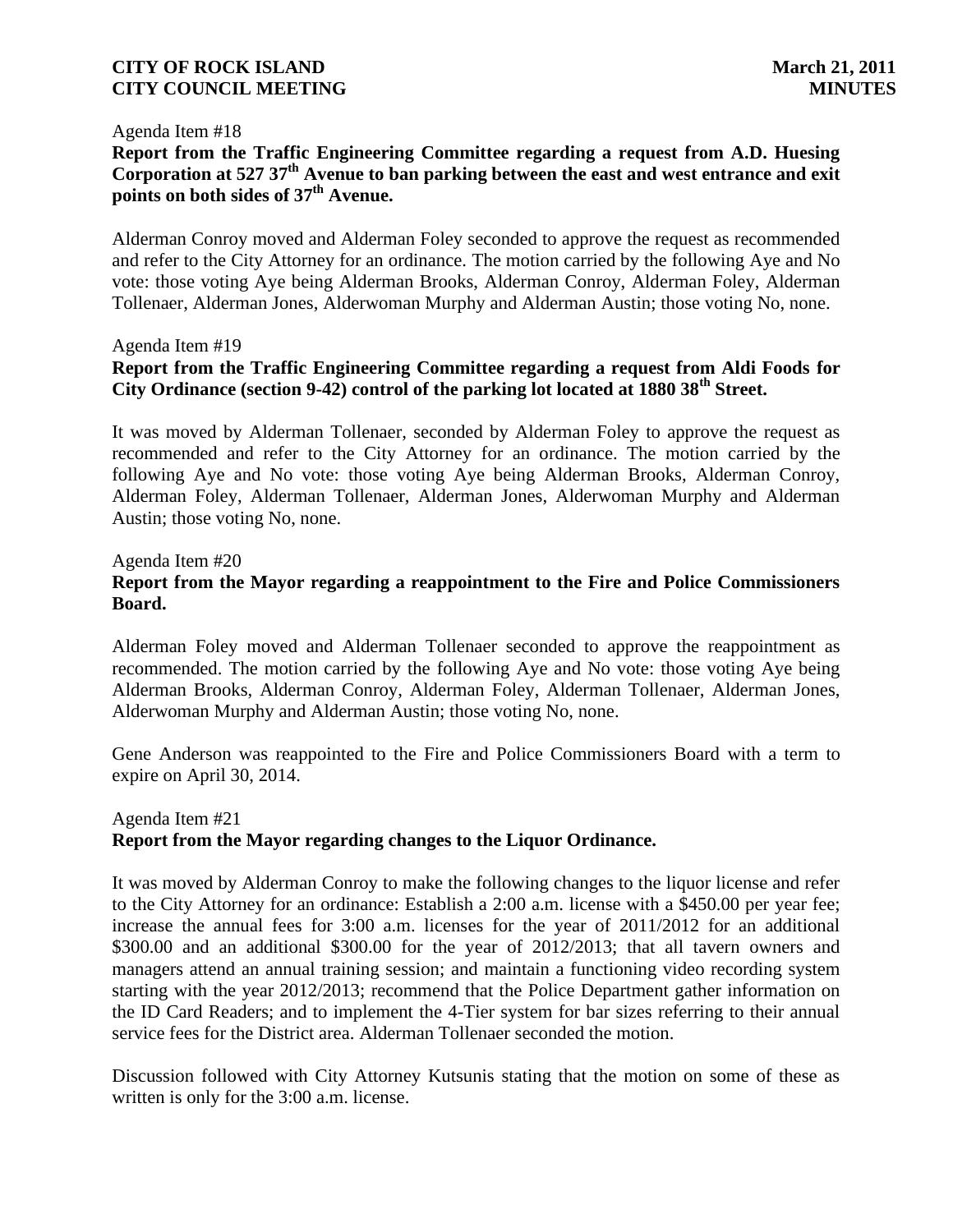Alderman Conroy stated that the first one was to establish a 2:00 a.m. license and the rest were in reference to the 3:00 a.m. license.

Alderman Tollenaer stated that the City should buy the ID Card Readers and require bars to maintain them.

Mayor Pauley stated that this issue could be discussed at Goal Setting.

Alderman Jones advised that he would not be supporting the fee increases, but will support the other changes. Alderman Jones stated that he was focusing on the safety component of it. Alderman Jones offered that The District has a lot of positive points including 11 new businesses, a grant for a transient boat dock and Schwiebert Riverfront Park.

Alderman Brooks inquired to Alderman Jones that if the item for fee increases could be separated from the other changes, could Alderman Jones vote on that. Alderman Jones stated yes.

City Attorney Ted Kutsunis advised that when the ordinance comes before Council on April  $4<sup>th</sup>$ , a motion could be made to divide the question.

Alderman Conroy clarified that the recommendation for the Police Department to gather information on the ID Card Readers did not have to be part of the ordinance; it is just part of what Council would like staff to do.

Alderwoman Murphy indicated that a lot of business owners from the District and bar owners throughout the City attended the Study Session last week and this week. Alderwoman Murphy commented that Council engaged them in conversation. Alderwoman Murphy stated that security and safety in The District has been discussed for a long time. Alderwoman Murphy noted that she felt the City was moving in the right direction; there are a lot of great things happening downtown.

Alderman Foley applauded Mayor Pauley's efforts to establish a 2:00 a.m. license. Alderman Foley supported the fee increases.

After more discussion, the motion carried by the following Aye and No vote: those voting Aye being Alderman Brooks, Alderman Conroy, Alderman Foley, Alderman Tollenaer, Alderman Jones, Alderwoman Murphy and Alderman Austin; those voting No, none.

### Agenda Item #22

# **Report from the City Clerk regarding a request from Hilltop Tavern to hold their seventh annual Green Bucket Party outside on Saturday, March 26, 2011 from noon to 5:00 p.m.**

It was moved by Alderman Foley, seconded by Alderman Jones to approve the event for Hilltop Tavern as recommended. The motion carried by the following Aye and No vote: those voting Aye being Alderman Brooks, Alderman Conroy, Alderman Foley, Alderman Tollenaer, Alderman Jones, Alderwoman Murphy and Alderman Austin; those voting No, none.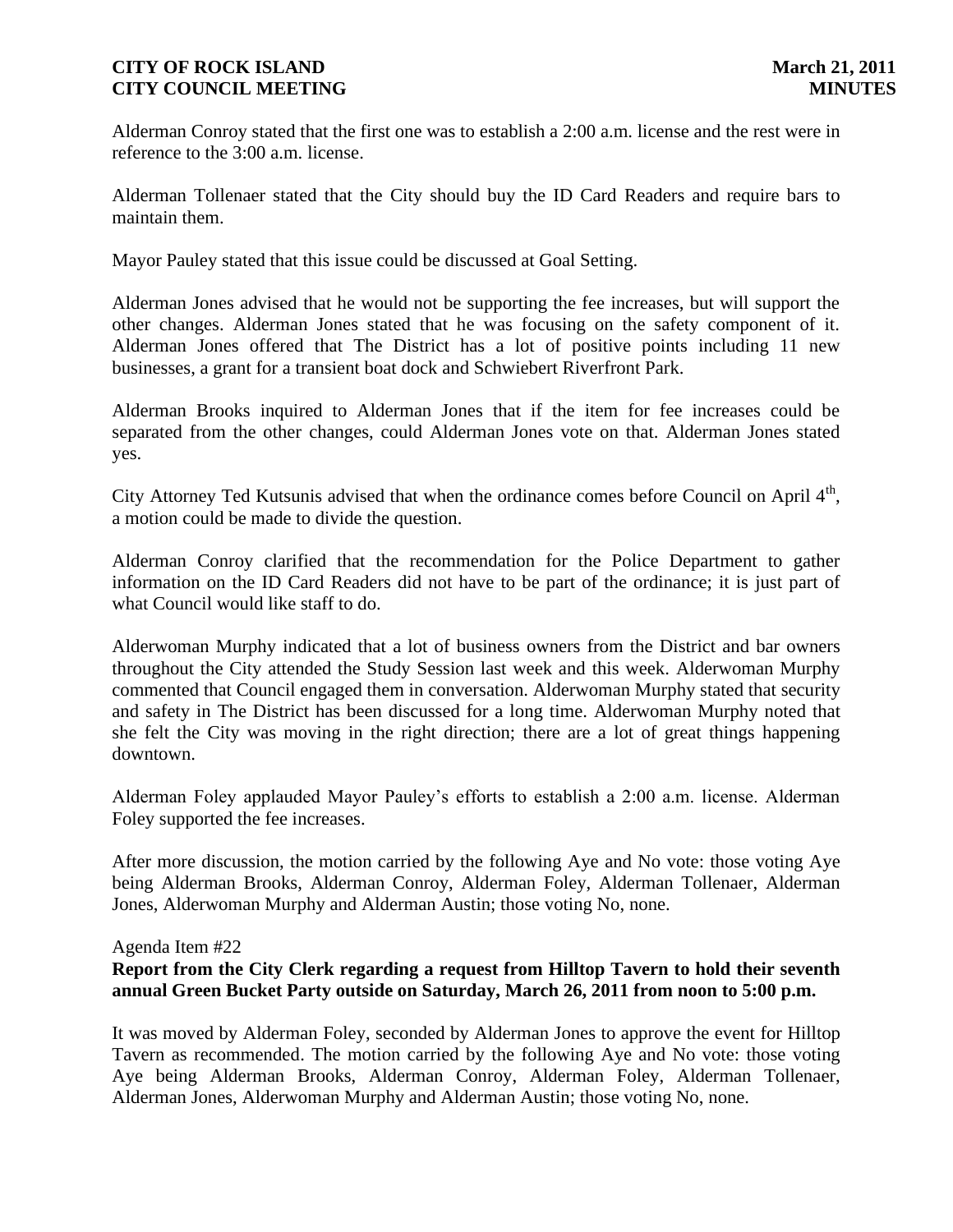Agenda Item #23

**Report from the City Clerk regarding an application and Resolution for the Cornbelt Running Club to hold their Quad Cities Distance Classic Half Marathon and 5K Road Race on Sunday, May 8, 2011.**

Alderwoman Murphy moved and Alderman Foley seconded to approve the application as recommended and adopt the Resolution. The motion carried by the following Aye and No vote: those voting Aye being Alderman Brooks, Alderman Conroy, Alderman Foley, Alderman Tollenaer, Alderman Jones, Alderwoman Murphy and Alderman Austin; those voting No, none.

### Agenda Item #24 **Items from the City Manager's Memorandum Packet.**

Acting City Manager Bob Hawes inquired upon Finance Director Bill Scott to review the February Management Report.

Mr. Scott advised that the benchmark is at 92%. It was noted that in the General Fund, revenues are on target at 92% and expenditures are below target at 80%. Mr. Scott then highlighted several items on the table of taxes included in the report. Mr. Scott advised that the projections are based on sales tax, local option sales tax and telecommunications tax for revenue that has been or will be received in March. Mr. Scott then referred to the report and stated that it shows a \$190,000.00 surplus. It was noted that the surplus will be better than what is shown in the report. Mr. Scott further explained the projected surplus and the projected tax revenue including the sales tax and local option sales tax. Mr. Scott also discussed the monthly investment rates.

Alderman Brooks inquired upon Administrative Services Director John Thorson to update Council on the new City Manager selection process.

Mr. Thorson stated that Requests for Proposals were received last Friday. It was noted that Mr. Thorson is currently reviewing them. Mr. Thorson acknowledged that staff will have something available for Council on April  $4<sup>th</sup>$ .

Mayor Pauley inquired as to whether the RFP's that went out were for choosing a particular organization to go out and do a search. Mr. Thorson responded yes.

Alderman Brooks had concerns in regards to the time frame. Alderman Brooks stated that this is a very important decision and Council would like enough time to choose a city manager that they feel comfortable with.

Mr. Thorson advised that the objective is to have a new city manager in place by September  $1<sup>st</sup>$ .

After more discussion, Mayor Pauley stated that this item will be discussed at the April  $4<sup>th</sup>$  Study Session.

Alderman Tollenaer inquired upon Acting City Manager Bob Hawes to update Council on the flood predications.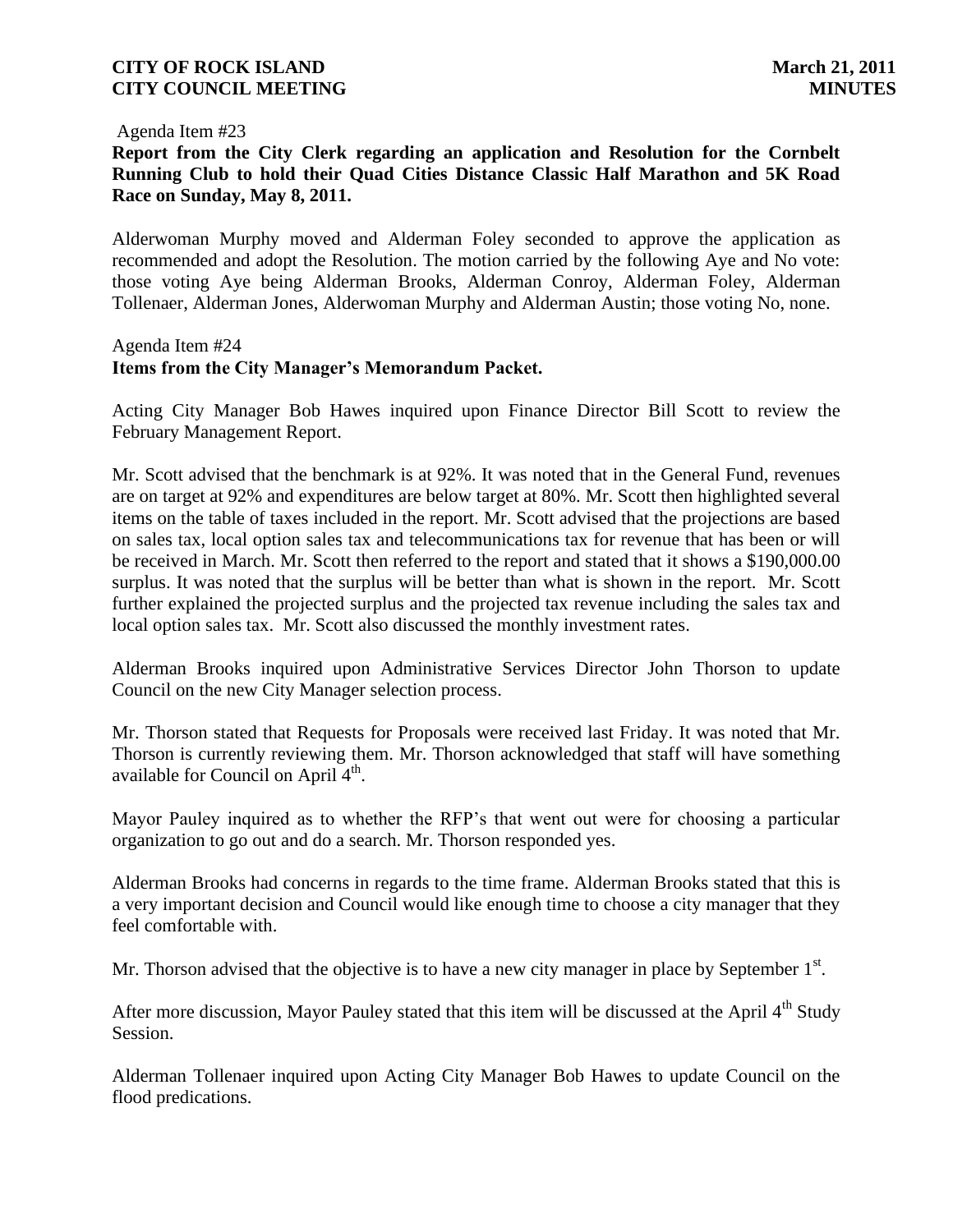Mr. Hawes stated that the flood outlook that the National Weather Service distributes has not changed. Mr. Hawes stated that he talked with the National Weather Service this morning and the next outlook that is normally scheduled would be this Thursday. However, the Hydrologist has stated that they may wait until next week because of the storms that are coming in to the north of us. Mr. Hawes advised that they want to evaluate the impact first then they probably would issue another outlook at the end of the month.

Mr. Hawes indicated that there will be three (3) meetings held for the folks on the Mississippi River side. It was noted that the meetings are scheduled for Wednesday, March  $23<sup>rd</sup>$  at 4:00 p.m. at City Hall in Council Chambers; Thursday, March 24<sup>th</sup> at 5:00 p.m. at Martin Luther King Jr. Community Center and Friday, March  $25<sup>th</sup>$  at 9:00 a.m. at the Main Library in the Community Room.

Mr. Hawes advised that staff had a meeting last week with businesses along Andalusia Road. Mr. Hawes added that lots of information was shared including instructions on how to build a sand bag wall, how to fill a sandbag and how to get access to the National Weather Service.

Mr. Hawes offered that a flood page has been created on the City website and Reverse 911 went out today inviting people to the meetings. Mr. Hawes advised that the City is getting in the needed materials in which a shipment of pumps is expected at the end of the week. Mr. Hawes stated that the forecast that came out this morning indicated that the river will be at 15.4 feet on Monday, March  $28<sup>th</sup>$ . Mr. Hawes offered that the first pump will go in probably tomorrow. It was noted that the Quad City flood stage is 15 feet and Rock Island's is about 11 feet. It was noted that the gatewells at  $18^{th}$  Avenue and the river will probably be closed tomorrow or the day after. Mr. Hawes stated that as the river rises, more pumps will be installed and eventually the City will switch to round the clock shifts to man all of the pumps until the water goes down. Mr. Hawes further discussed the flood issue.

Alderman Austin stated that on Tuesday, March 22<sup>nd</sup> Saukie and Highland Springs golf courses will open for the season.

Alderwoman Murphy reminded everyone to Shop Rock Island. Alderwoman Murphy stated that D'Alessandro Italian Restaurant has wonderful Italian food. Alderwoman Murphy indicated that D'Alessandro's serves lunch and dinner. It was noted that they have banquet and party facilities available and catering services. It was also noted that D'Alessandro's is located at  $1524$   $4<sup>th</sup>$ Avenue. Alderwoman Murphy stated that they are open Monday through Thursday from 11:00 a.m. to 9:00 p.m., Friday and Saturday from 11:00 a.m. to 11:00 p.m. and Sunday they are closed.

Agenda Item #25 **Other Business**

None

Agenda Item #26 **Executive Session on Personnel and Litigation.**